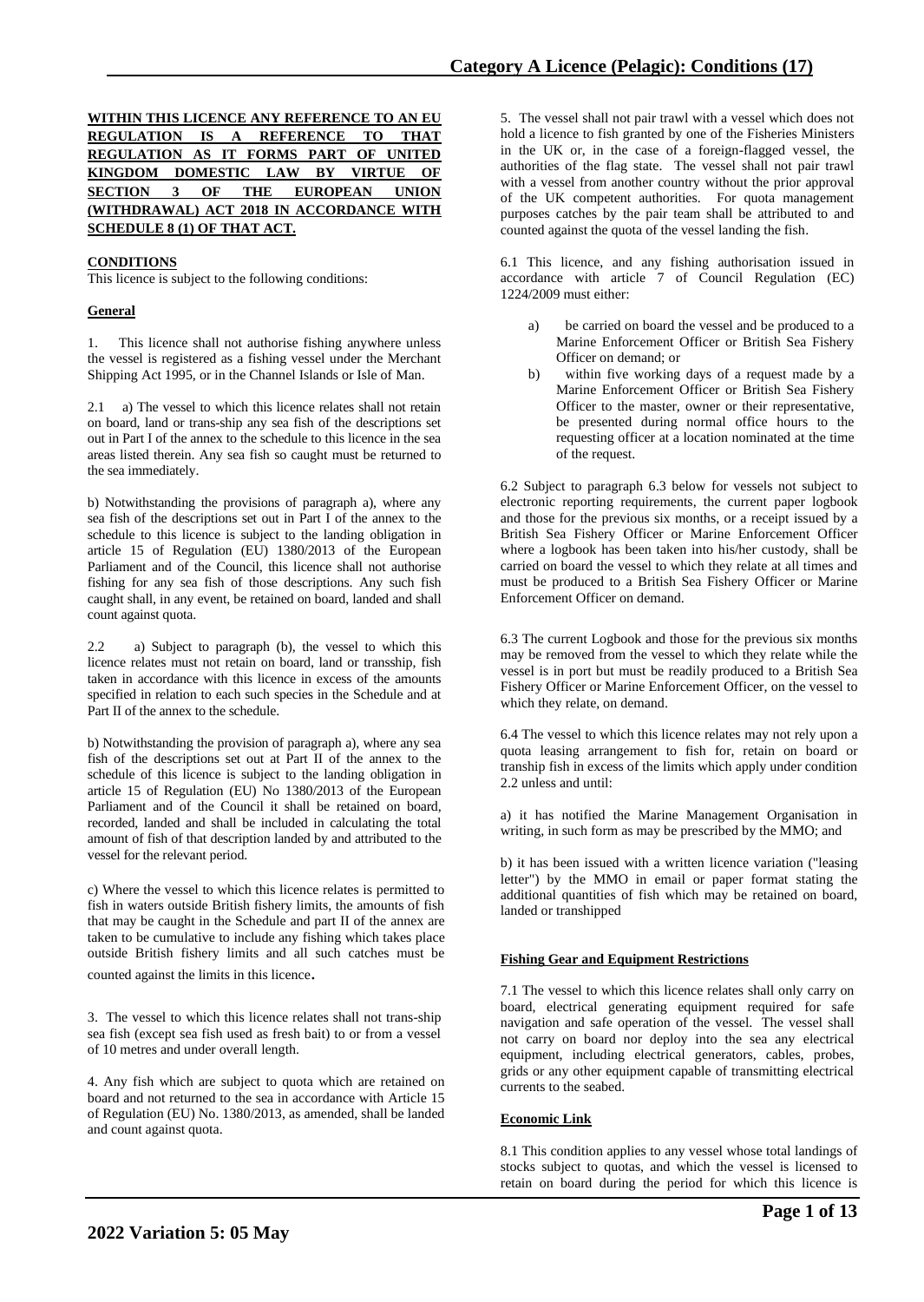issued, amount to 2 tonnes or more between 1st January 2022 and 31st December 2022.

8.2 The licence holder must ensure that there is a real economic link between the vessel to which this licence relates and the United Kingdom, Channel Islands or Isle of Man, in so far as this link concerns only the connections between the fishing activities of the vessel and those communities which are dependent on fisheries and related industries.

8.3 There shall be a real economic link for the purposes of condition 8.2 above where any one of the following options is satisfied during the period specified in paragraph 8.1 above:

- (a) at least 70 per cent by weight or by monetary value of the total landings of all stocks subject to quotas landed by the vessel, and which the vessel is licensed to retain on board, has been landed in the United Kingdom, Channel Islands or Isle of Man; or
- (b) at least 70 per cent of the vessel's crew (measured by reference to the total number of crew-days at sea) is made up of persons who normally reside in the United Kingdom, the Channel Islands or Isle of Man; or
- (c) the owner of the vessel transfers to its fisheries administration fishing opportunities for quota species equivalent to 20 per cent by weight or monetary value of the shortfall in landings of quota species that would result in compliance with condition 8.3(a) above.
- (d) the owner of the vessel achieves a combination of the landing and crewing requirements at condition 8.3(a) and (b), or a combination of condition 8.3(c) and (b) such that, notwithstanding the individual requirements are not met, the cumulative total is such that a 70% threshold is reached.

8.4 It is the responsibility of the owner of the vessel to demonstrate compliance with whatever option has been chosen to the satisfaction of Fisheries Administrations. If the owner of the vessel fails to comply with whatever option has been chosen by no more than 10 percentage points, Fisheries administrations may, at their discretion, allow such shortfall to be met by adding the same number of percentage points to the option which the owner of the vessel chooses to comply with in the following licence period. In such case, an Economic Link Notice of Variation will be issued to the vessel owner in the following licence period to increase the percentage threshold requirements of the economic link condition by such percentage shortfall.

## **Compliance Visiting Condition**

9.1 This condition applies only to any vessel which, during each of the periods 1 April 2022 – 30 September 2022 and 1 October 2022 – 31 March 2023, lands in the United Kingdom, Channel Islands or Isle of Man less than 50 per cent by weight of its total landings of all stocks subject to quotas which the vessel is licensed to retain on board, subject however to its total landings of such quota stocks (wherever landed) amounting to 2 tonnes or more. The condition shall not apply therefore where the total weight of landings anywhere of TAC stocks is less than 2 tonnes. To enable inspections to be made of the vessel

and of any catch, equipment or documents or other materials retained on board, in each of the specified periods during any part of which it fishes under the authority of this licence the licence holder must ensure that the vessel is present in any port in the United Kingdom on at least 1 occasion of at least 8 hours duration between 08:00 and 18:00 hours Monday to Friday, in each period between April to September and October to March of the licence duration, provided that:

> (i) before any qualifying visit at least 24 hours' notice of the particulars specified below is given to the UK Fisheries Monitoring Centre by one of the following means, properly designated as required:

> > by telephone or marine radio on 0131 271 9700;

> > by fax to 0131 244 6471 heading the fax Compliance visit;

> > by e-mail to **UKFMC@gov.scot** inserting Compliance visit in the subject box;

- (ii) during any such visit the vessel ties up alongside; and
- (iii) qualifying visits in the specified periods are at least 2 months apart.

### Specified Particulars

- 1. Name and address of caller
- 2. Name of vessel, its port letters and registration number
- 3. Intended port of arrival
- 4. Estimated date and time of arrival<br>5. Name, address and telephone num
- 5. Name, address and telephone number of contact point in the United Kingdom for enquiries
- 6. Date and time of telephone call.

9.2 The Master shall ensure that a person(s) is present on board the vessel at all times during the minimum duration period of 8 hours between 08:00 and 18:00 hours Monday to Friday, or until an inspection has been carried out within these times. That person(s) must be capable of facilitating an inspection of the vessel and have access to all relevant documents and relevant areas of the vessel.

### **Landing Requirements for all Pelagic Stocks**

*Note: for the purposes of this licence "pelagic species" means fish of any of the following descriptions: Mackerel (Scomber scombrus), Herring (Clupea harengus), Sprat (Sprattus sprattus), Pilchard (Sardina pilchardus), Horse Mackerel (Trachurus trachurus) and Blue Whiting (Micromesistius poutassou).*

Vessels fishing for any pelagic species must comply with conditions 10-14 where these are applicable.

### **Landings of Pelagic Stocks into a United Kingdom or Isle of Man port**

10.1 Herring, mackerel and horse mackerel caught under the authority of this licence shall only be landed at one of the ports specified below.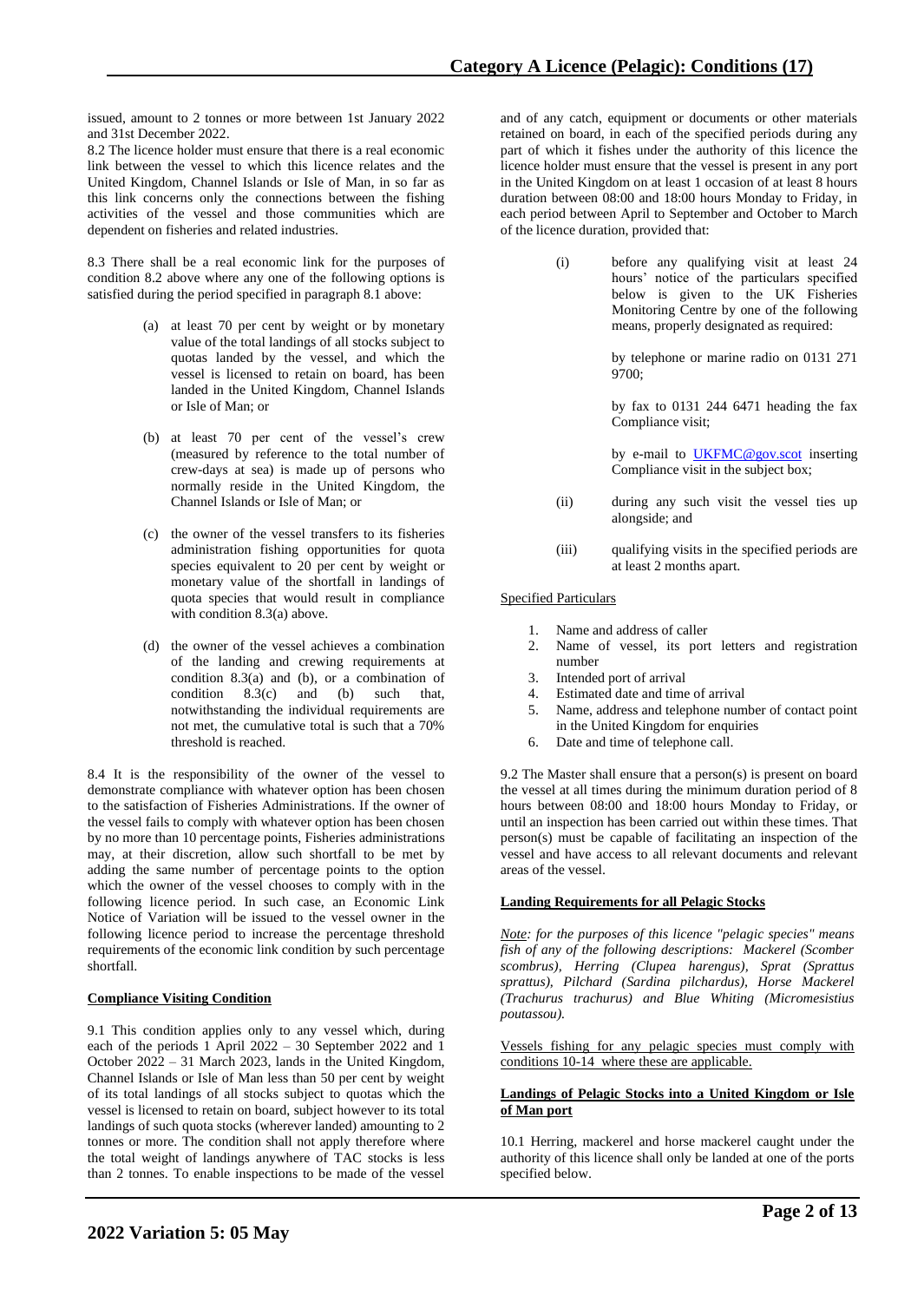**Herring**: Aberdeen, Ardglass, Brixham, Douglas, Eyemouth, Fleetwood, Fraserburgh, Grimsby, Hull, Immingham, Holyhead, Kilkeel, Lerwick, Londonderry, Mallaig, Newlyn, North Shields, Oban, Peel, Peterhead, Plymouth, Portavogie, Port St Mary, Ramsey, Scarborough, Ullapool, Warrenpoint and Whitehaven

### **Herring caught in ICES Divisions IVc and VIId**: Lowestoft

**Mackerel and Horse Mackerel**: Aberdeen, Ardglass, Brixham, Fleetwood, Fraserburgh, Grimsby, Hull, Immingham Kilkeel, Lerwick, Londonderry, Mallaig, Newlyn, Peterhead, Plymouth, Portavogie, Ullapool, Warrenpoint and Whitehaven.

10.2 i) Subject to sub-paragraph ii) below, no herring, mackerel or horse mackerel caught under the authority of this licence shall be landed at any of the ports specified in condition 10.1 unless the UK Fisheries Monitoring Centre has been notified of:-

a) the intention to land and of the port of landing;

b) the estimated time of arrival in port; and

c) the quantities in kilograms live weight by species retained on board; and

d) the ICES sub area(s) of capture.

ii) Notice, under this condition, shall be given to the UK Monitoring Centre, at least 4 hours in advance of entry in to port, by telephone or marine radio on **0131 271 9700**.

iii) If required by a British Sea Fishery Officer or Marine Enforcement Officer, the vessel must first be made available for inspection before discharge of the catch commences.

10.3 Authority to land herring, mackerel or horse mackerel in accordance with paragraph 10.2 above, unless otherwise instructed not to land, shall be deemed to have been given when the original (white) copy of the Logsheet(s), completed in accordance with Council Regulation (EC) No. 1224/2009, relating to the sea fish, has been deposited in the box marked for this purpose and located in the port of landing, and is deemed to have been submitted in compliance with Council Regulation (EC) No. 1224/2009. Where no facility is available at the port for deposit of the Logsheet(s), authority to land will be deemed to have been given when the original (white) copy of the Logsheet(s) has been handed to the Fishery or Marine Officer on duty. No landing may take place unless a logsheet has been submitted in accordance with this condition.

## **Landings of Pelagic Stocks Abroad**

11. i) Masters wishing to land pelagic species outwith the United Kingdom, shall first seek approval from the UK Fisheries Monitoring Centre and pass on the following information:

(a) name and registered number of vessel;

(b) position of capture (latitude and longitude);

(c) intended date & time of vessel leaving present position;

 (d) destination and estimated date & time of arrival;

(e) estimated catch of pelagic sea fish on board by ICES area and by species; and

(f) date of departure for this voyage

Prior to obtaining such approval, the master may be required to proceed to a designated port for inspection and validation of the declared amount of pelagic sea fish on board.

 ii) In relation to landings of herring, mackerel and horse mackerel, where the quantities per landing exceed 10 tonnes of any of these species or a combination thereof, the master shall be required to notify the competent authorities of the Member State in which the landing is to be made, in line with the requirements specified in condition 10.2 i) and at least 4 hours in advance of entry in to port. Such notification shall be made after approval to land has been sought in accordance with condition 11. i).

 iii) Notice, under this condition, shall be made to the UK Monitoring Centre, at least 4 hours before the intended time of landing, by one of the following means, properly designated as required:

by telephone or marine radio on **0131 271 9700;**

by fax to **0131 244 6471** heading the fax Pelagic landing abroad;

by e-mail to [UKFMC@gov.scot](mailto:UKFCC@scotland.gsi.gov.uk) inserting Pelagic landing abroad in the subject box;

12.1 Subject to paragraphs 12.3 and 12.4 below, all pelagic species taken under the authority of this licence shall only be trans-shipped to a licensed receiving vessel at the following ports:

Ullapool inside harbour limits

Mallaig inside a line drawn between Harbour Point (57° 0' 25"N, 5° 49' 45"W) and An Fhaochag (57° 3' 50"N, 5° 47' 25"W) and the parallel of latitude 57° N (Loch Nevis)

Lerwick inside harbour limits

Fraserburgh the area enclosed by a line due north from Kinnaird Head Lighthouse (57° 41' 54"N, 2° 0' 08"W) to a point (57° 42' 54"N, 2° 0' 08" W) then due south east to a point (57° 42' 04"N, 1° 56' 21" W) and then south to Cairnbulg Briggs Light (57° 41' 06"N, 1° 56' 21"W)

Peterhead inside harbour limits

Falmouth inside a line drawn between Rosemullion Head and Zone Point

Plymouth inside a line drawn between Pemberknowse Point (50° 19.8'N, 4° 12'W) and Andurn Point (50° 19.6'N, 4° 7.2'W)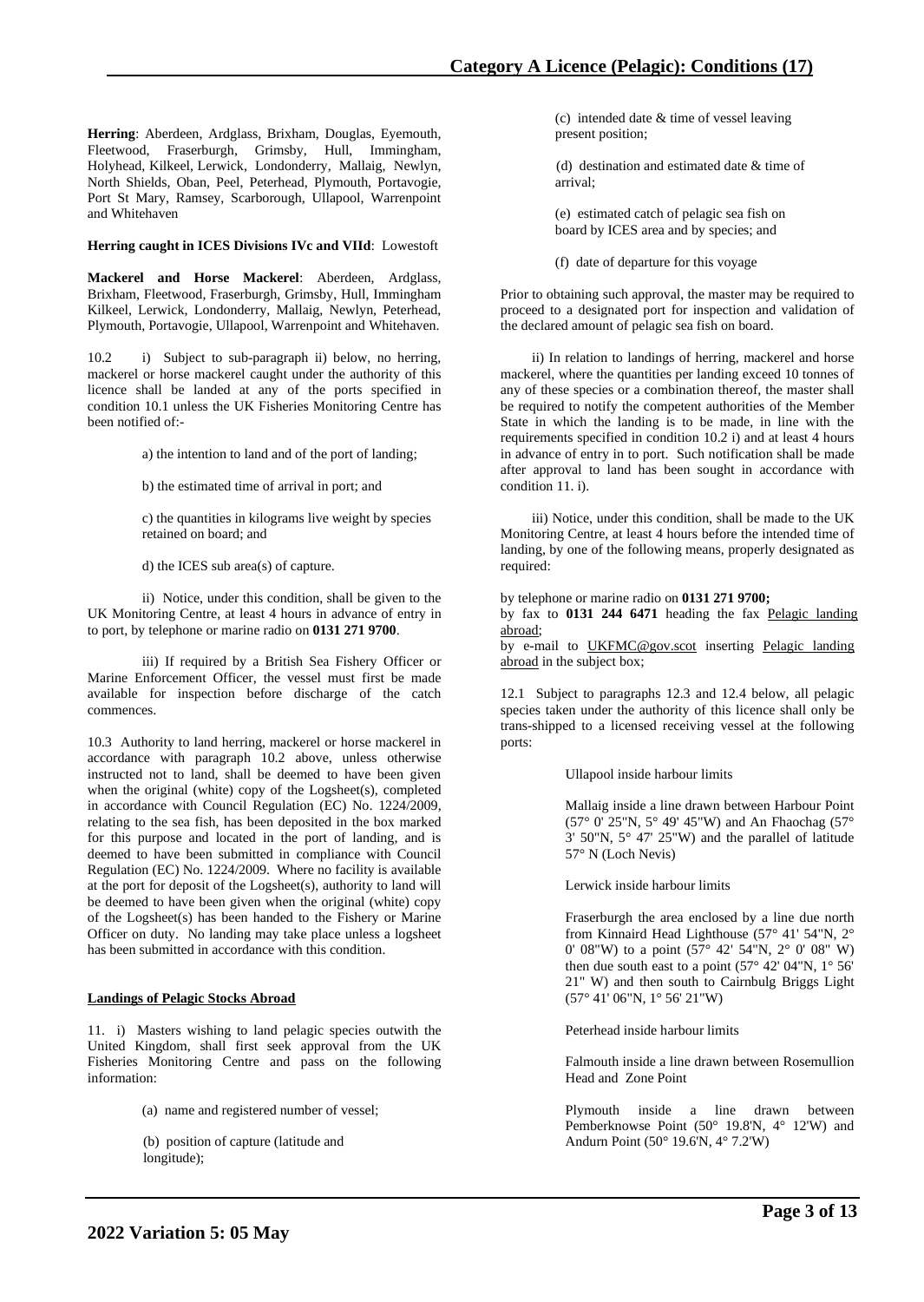Weymouth within the jurisdiction of the Harbour Master

Blyth inside harbour limits

Port of Tyne inside Port of Tyne authority limits

12.2 Prior to the commencement of trans-shipment to a licensed receiving vessel, the quantity of fish on board shall be notified to the local Fishery or Marine Officer and be made available for inspection.

12.3 Herring caught in ICES Divisions IVa and IVb shall only be trans-shipped in Scotland at Lerwick, Fraserburgh and Peterhead. Herring caught in ICES Division Vb (Zone) and Sub Areas VI and VII shall only be trans-shipped in Scotland at Mallaig and Ullapool.

12.4 Mackerel shall only be trans-shipped in Scotland at Ullapool or Lerwick.

13. The vessel to which this licence relates shall not trans-ship mackerel, herring, sprats, pilchards or horse mackerel to any vessel other than a vessel licensed to receive trans-shipped fish of those species.

14. Pelagic species withdrawn under Community Marketing Regulations shall not be returned to the sea without prior authority granted by the local Fishery or Marine Officer. The quantity of fish on board and the quantity to be returned to the sea shall be notified to the local Fishery or Marine Officer and be made available for inspection prior to being returned to the sea.

## **Requirements for Landings Abroad for Sandeels**

15. Masters wishing to land sandeels (*Ammodytidae*) at any port other than a UK port shall comply with the notification requirements as set out for pelagic species in paragraph 11 above.

### **Landing and Other Requirements for All Stocks Other than Pelagic Stocks**

16.1 This condition applies to any vessel with an overall length of 15 metres or more.

16.2 Except as provided for in Condition 17, landings of sea fish shall be made only:

- (a) at one of the designated ports listed in column 1 of the table below; and
- (b) where appropriate, at the designated location within the port specified in column 3 of that table.

When entering any designated port vessels must arrive within the designated times listed in column 2 of the table.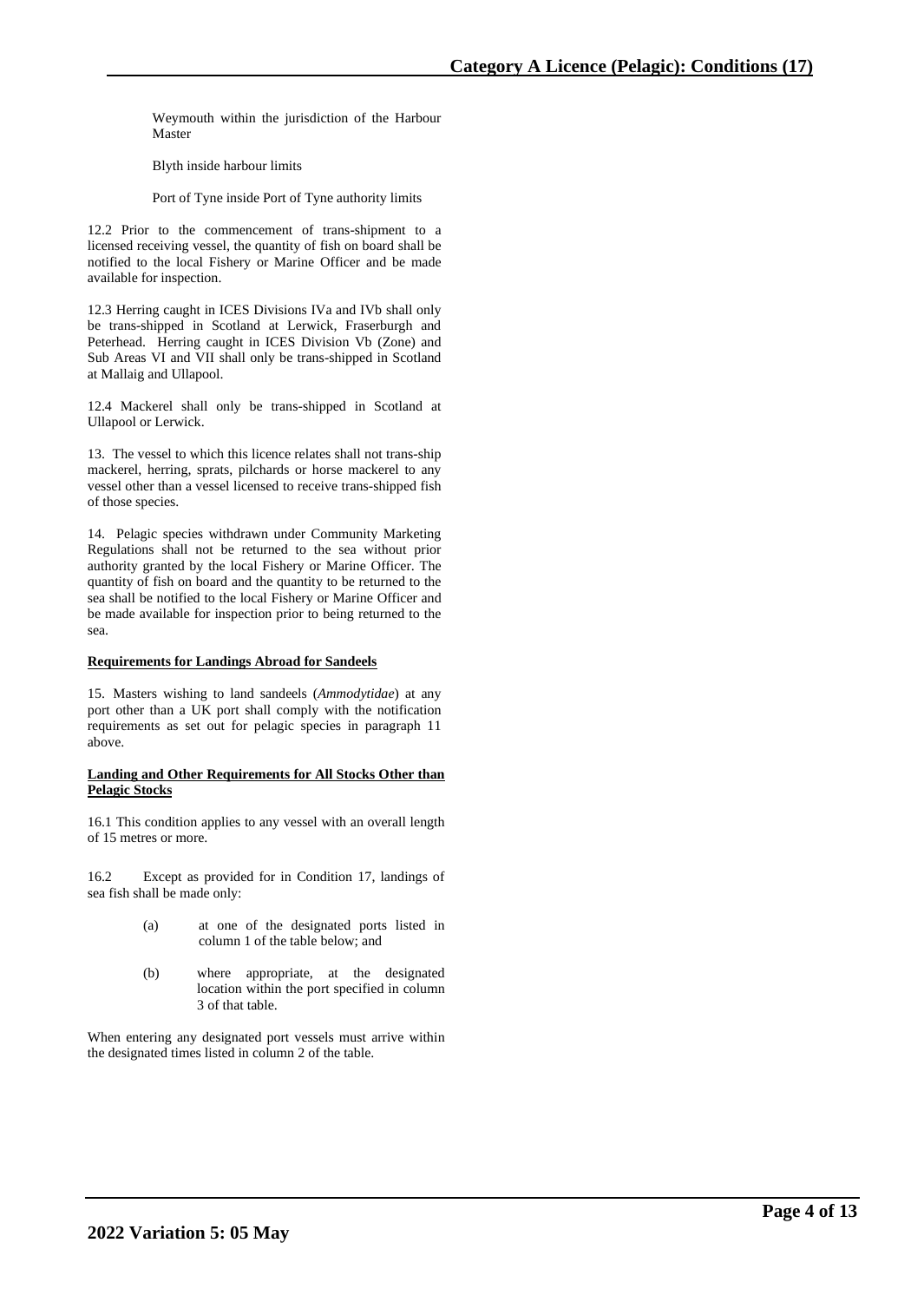**Category A Licence (Pelagic): Conditions (17)**

| Column 1                                             |                      | Column <sub>2</sub>                                      | Column <sub>3</sub>                                                                                                                                          | Column 4                                                                                   |
|------------------------------------------------------|----------------------|----------------------------------------------------------|--------------------------------------------------------------------------------------------------------------------------------------------------------------|--------------------------------------------------------------------------------------------|
| Ports at which sea fish<br>may be landed             | in port              | Times during which vessels may arrive<br>(UK local time) | Location<br>(where<br>appropriate) within port<br>where sea fish may be<br>landed                                                                            | Location of logbook post<br>box                                                            |
|                                                      | From                 | To                                                       |                                                                                                                                                              |                                                                                            |
| <b>ENGLAND AND WALES</b>                             |                      |                                                          |                                                                                                                                                              |                                                                                            |
| North Shields                                        | 09:00 (Mon-Fri)      | 23:00 (Mon-Fri)                                          |                                                                                                                                                              | On right hand side of<br>entrance to Auction Hall<br>Quaymaster's<br>next<br>to<br>Office. |
| Whitby                                               | $23:00$ (Sun – Thur) | $07:00 (Mon-Fri)$                                        | Fish Quay                                                                                                                                                    | On market wall of office<br>block West of the Auction<br>Hall                              |
| Scarborough                                          | 23:00 (Sun - Thur)   | $07:00 (Mon-Fri)$                                        | West Pier                                                                                                                                                    | On West facing wall of<br>office block West of the<br>Auction Hall.                        |
| Humberside<br>(Hull,<br>Immingham<br>and<br>Grimsby) | $08:00 (Mon-Sun)$    | $20:00 (Mon-Sun)$                                        | Hull - North Side of Albert<br>& William Wright Dock, or<br>King<br>George<br>Dock,<br>Immingham - All Docks,<br>$Grimsby -$<br>Fish<br>Dock,<br>Market Quay | Entry to Bay 16, Grimsby<br>Yard Fish Market                                               |
| Lowestoft                                            | 07:00 (Mon - Fri)    | 16:00 (Mon - Fri)                                        | <b>Waveney Dock</b>                                                                                                                                          | Outside wall of fishmarket<br>near northern corner of<br>Waveney Dock.                     |
| Shoreham                                             | 08:00 (Mon - Fri)    | $16:00 (Mon-Fri)$                                        | Within the confines of the<br>harbour                                                                                                                        | On wall of Port Control<br>Office at lockgates                                             |
| <b>Brixham</b>                                       | 08:00 (Mon - Fri)    | $20:00 (Mon-Fri)$                                        |                                                                                                                                                              | Set<br>in<br>MMO's<br>Fish<br>Laboratory Wall.                                             |
| Plymouth                                             | 08:00 (Mon - Fri)    | $20:00 (Mon-Fri)$                                        | Sutton harbour, New Fish<br>Market                                                                                                                           | On MMO Marine Office<br>Wall.                                                              |
| Newlyn                                               | 08:00 (Mon-Fri)      | 20:00 (Mon-Fri)                                          |                                                                                                                                                              | Outside of Harbour Master's<br>Office.                                                     |
| Padstow                                              | 08:00 (Mon-Fri)      | 20:00 (Mon-Fri)                                          |                                                                                                                                                              | South Quay, Padstow                                                                        |
| Milford Haven Dock                                   | 08:00 (Mon - Fri)    | $17:00 (Mon-Fri)$                                        |                                                                                                                                                              | Outside of Auction Hall's<br>wall.                                                         |
| Holyhead                                             | 08:00 (Mon-Fri)      | 17:00 (Mon-Fri)                                          | Fish Dock                                                                                                                                                    | On Wall of Dockmaster's<br>Office at South Quay                                            |
| Fleetwood                                            | $22:00$ (Sun - Thur) | 07:30 (Mon - Fri)                                        | Wyre Fish Dock                                                                                                                                               | Outside wall of Auction<br>Hall.                                                           |
| Whitehaven                                           | $09:00 (Mon-Fri)$    | $17:00 (Mon-Fri)$                                        | North Harbour on the Old<br>North Wall Quay adjacent to<br>the Ice Plant and on the<br>North Wall Quay adjacent to<br>the Fish Handling Facility<br>building | Outside the Fish Handling<br>Facility building<br>on the<br>North Wall Quay                |

| Column 1                                 | Column 3                                                                    | Column 4                                                                                 |
|------------------------------------------|-----------------------------------------------------------------------------|------------------------------------------------------------------------------------------|
| Ports at which sea fish may be<br>landed | Location (where appropriate)<br>within port where sea fish<br>may be landed | Location of logbook post box                                                             |
| <b>SCOTLAND</b>                          |                                                                             |                                                                                          |
| Eyemouth                                 |                                                                             | Front of the Fishermen's Mutual Association building,<br>Harbour Road, Eyemouth TD14 5JA |
| Pittenweem                               | <b>Fishmarket Ouay</b>                                                      | Inside fishmarket, by the notices on the rear wall of the<br>chilled area.               |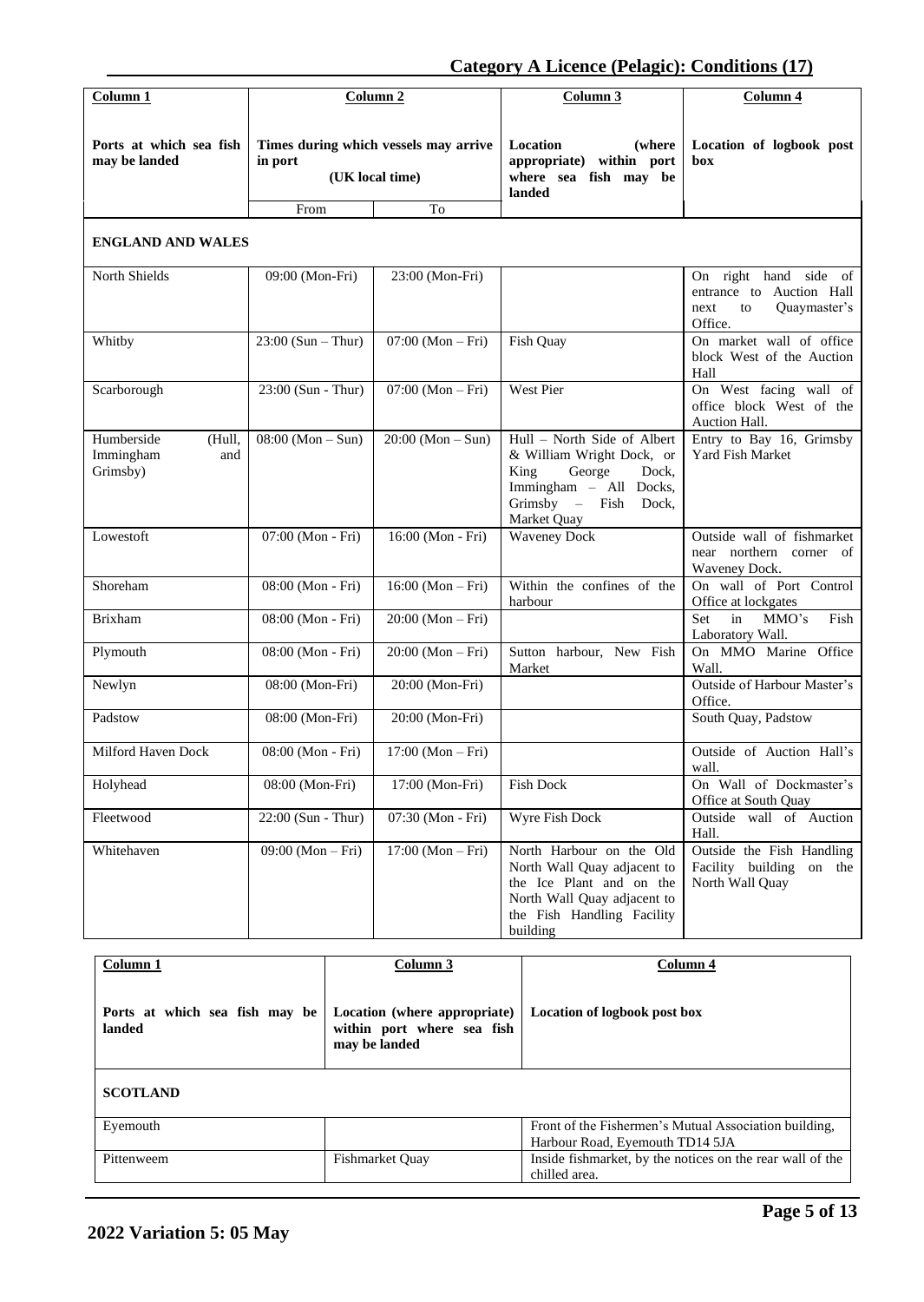| Aberdeen      | Palmerston<br>$\&$<br>Quay      | On North wall of Palmerston Quay fishmarket outside      |
|---------------|---------------------------------|----------------------------------------------------------|
|               | Commercial Ouay                 | Berthing Master's Office.                                |
| Peterhead     | Peterhead Harbour excluding     | Centrally on the seaward side of the new fishmarket on   |
|               | Peterhead Bay Harbour           | Merchants Quay                                           |
| Fraserburgh   |                                 | On quayside wall of 1st market between doors 9 and       |
|               |                                 | 10, about 20 metres on North side of the Faithlie Jetty. |
| <b>Buckie</b> |                                 | On outside front wall of fishmarket next to the entrance |
|               |                                 | door.                                                    |
| Lerwick       | All piers, quays and docks      | On seaward side of the Northmost end of fishmarket on    |
|               | within harbour limits excluding | Alexandra Wharf.                                         |
|               | those in Dales Voe              |                                                          |
| Scalloway     |                                 | On seaward wall at the South end of the fishmarket.      |
| Kirkwall      | East Pier, Kirkwall             | On external wall of North Isles Passenger Terminal       |
|               |                                 | Building.                                                |
| Scrabster     |                                 | On the outside front wall of Scrabster fishmarket.       |
| Kinlochbervie | All quays lying to the North of | On the Southmost external wall of new fishmarket.        |
|               | the ice factory quay            |                                                          |
| Lochinver     |                                 | On the wall to the right of the fishmarket entrance.     |
| Ullapool      |                                 | North Facing wall at eastern end of Harbour Building     |
|               |                                 |                                                          |
| Stornoway     |                                 | On West facing wall on the Fishmarket on                 |
|               |                                 | Esplanade Quay.                                          |
| Portree       |                                 | On lamp post outside Pier Master's Office.               |
| Mallaig       |                                 | On wall of Prawnmarket adjacent to Whitefish market      |
|               |                                 | entrance.                                                |
| Oban          |                                 | On the seaward end of the Westward wall of the fish      |
|               |                                 | market building.                                         |
| Campbeltown   |                                 | On the seaward wall to the right of right-hand door of   |
|               |                                 | the fishmarket next to a life buoy.                      |
| Troon         |                                 | On the Pier-side wall of Troon fish market building.     |
| Cullivoe      | <b>Cullivoe Pier</b>            | On the North side of the Ice Plant, adjacent to the Ice  |
|               |                                 | <b>Plant Control Box</b>                                 |

| Column <sub>1</sub>                      |                          | Column 2                                                 | Column 3                                                                                 | Column 4                                                                          |  |
|------------------------------------------|--------------------------|----------------------------------------------------------|------------------------------------------------------------------------------------------|-----------------------------------------------------------------------------------|--|
| Ports at which sea<br>fish may be landed | in port                  | Times during which vessels may arrive<br>(UK local time) | Location<br>(where)<br>within port<br>appropriate)<br>where sea<br>fish may be<br>landed | Location of logbook post<br>hox                                                   |  |
|                                          | From                     | To                                                       |                                                                                          |                                                                                   |  |
| <b>NORTHERN IRELAND</b>                  |                          |                                                          |                                                                                          |                                                                                   |  |
| Ardglass                                 | 09:00 (Mon - Fri)        | 21:00 (Mon - Fri)                                        |                                                                                          | the wall of<br>On<br>the<br>fishmarket<br>and<br>port<br>office.                  |  |
| Kilkeel                                  | 06:00 (Mon - Fri)        | 22:00 (Mon - Fri)                                        |                                                                                          | the wall of<br>the<br>On<br>fishmarket<br>and<br>port<br>office.                  |  |
| Portavogie                               | 09:00 (Mon - Fri)        | 21:00 (Mon - Fri)                                        |                                                                                          | the<br>wall<br><sub>of</sub><br>the<br>On<br>fishmarket<br>and<br>port<br>office. |  |
| Bangor <sup>1</sup>                      |                          | $\overline{\phantom{a}}$                                 |                                                                                          |                                                                                   |  |
| Ballycastle <sup>1</sup>                 | $\overline{\phantom{a}}$ | $\overline{\phantom{a}}$                                 |                                                                                          |                                                                                   |  |
| Lisahally <sup>1</sup>                   |                          |                                                          |                                                                                          |                                                                                   |  |

17.1 The provisions of this paragraph apply to all vessels which:

b) have more than one tonne, live weight, in total on board of species for which a TAC has been set set or have on board more than one tonne, live weight, of scallops caught in ICES Divisions VII d, e and h; and

a) have an overall length of 15 metres or more; and

<sup>&</sup>lt;sup>1</sup> Permitted landing port **only** for vessels with over 2 tonnes of either **cod** or hake on board to land. As usual arrivals of such vessels are subject to prior notification as specified in paragraphs 11.1 to 11.7.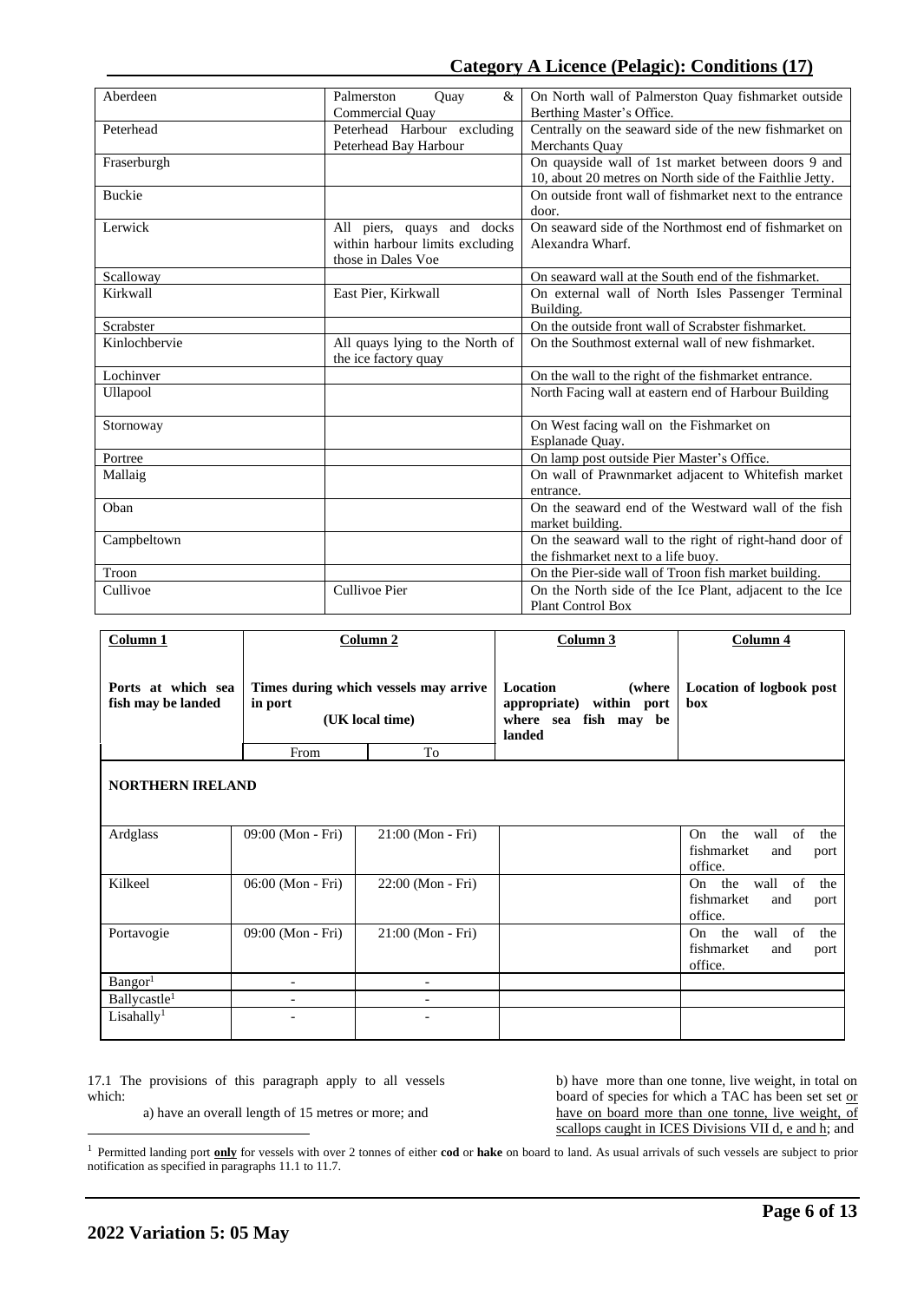c) intend to arrive at a port other than a designated port, or intend to arrive at a designated port outside designated times and locations;

Notification of the following information shall be given to the UK Fisheries Monitoring Centre by one of the following means, properly designated as required.

by telephone or marine radio on **0131 271 9700;**

by fax to **0131 244 6471** heading the fax Notice Arrival; by email to UKFMC@gov.scot inserting Notice Arrival in the subject box:

- (a) the name of the person making the call;<br>(b) the name and registered number of
- (b) the name and registered number of the vessel for which authority to arrive in port is sought;
- (c) the port or location at which the vessel is to arrive;
- (d) the intended date and time (UK local time) of arrival in port;
- (e) details of the catch on board by species in kilogrammes live weight.

Such notifications shall be given at any time between:

(1) 4 and 24 hours prior to arrival in port where arrival will occur between 00:01 hours on Tuesday and 23:59 on Saturday; and

(2) 4 and 72 hours prior to arrival in port where arrival will occur between 00:01 hours on Sunday and 23:59 on Monday.

### **NOTE: Calls to the UK Fisheries Monitoring Centre will be recorded**

17.2 When all the information has been provided in accordance with paragraph 17.1 above by telephone or marine radio, an authorisation number will be issued by the UK Fisheries Monitoring Centre along with the recorded time of the authorisation and confirmation of the date and time after which the vessel may arrive at the nominated port or location. This information must be recorded in the comments section of the Logsheet(s) relating to the sea fish before arrival in port. For the purposes of this paragraph "recorded time" means the date and time (in UK local time) of issue of the authorisation number recorded by the person issuing it.

17.3 When all the information has been provided in accordance with paragraph 17.1 above by fax or email, details of the authorisation number along with the recorded time of the authorisation and confirmation of the date and time after which the vessel may arrive at the nominated port or location will not automatically be transmitted to the vessel by the UK Fisheries Monitoring Centre. Further contact must be made with the Monitoring Centre by telephone or marine radio to obtain the authorisation number and authorised date and time of arrival in port which must then be recorded in the comments section of the Logsheet(s) relating to the sea fish before arrival in port. For the purposes of this paragraph "recorded time" means the date and time (in UK local time) of issue of the authorisation number recorded by the person issuing it.

17.4 Following the issue of an authorisation referred to above, the vessel must arrive at the nominated port or location within a period of 4 hours commencing from the date and time as confirmed in accordance with paragraph 17.2 or 17.3 above.

17.5 If, following the issue of an authorisation number, it is not possible to arrive at the nominated port or location within the time period specified in paragraph 17.4, authorisation to amend that period must be sought from the UK Fisheries Monitoring Centre. A further authorisation number shall be issued and this must be recorded in the comments section of the Logsheet(s) (where applicable) relating to the current voyage. This paragraph shall not apply where the vessel is entering a designated port and expiry of the time limit specified in paragraph 17.4 occurs within designated arrival times at that port.

17.6 After the authorisation number and confirmation of the date and time of arrival has been issued, the vessel may go to another port or location. If that port, location of landing or time of arrival are not all designated in the table at paragraph 10.2 above, a further authorisation number must be obtained from the UK Fisheries Monitoring Centre by making a notification in accordance with paragraph 17.1. This information must be recorded in the comments section of the Logsheet(s) (where applicable) relating to the sea fish, before the arrival of the vessel in port.

17.7 The vessel may not commence landing sea fish at the port or location communicated in terms of paragraph 17.1 any earlier than 4 hours from the time that the notification made under paragraph 17.1, 17.5 or 17.6 is recorded as having been received by the UK Monitoring Centre, whichever is the later, unless otherwise authorised by a British Sea Fishery Officer or Marine Enforcement Officer.

18. This condition applies to all vessels which are required to submit a logbook other than by electronic means, landing sea fish at a designated port. Prior to commencing landing, the original (white) copy of the logbook, completed in accordance with Council Regulation (EC) No. 1224/2009, relating to the sea fish, shall be deposited in the box marked for this purpose and located in the port of landing as specified in column 4 of the table above, unless it has been handed to a British Sea Fishery Officer or Marine Enforcement Officer. A logbook submitted in this way shall be deemed to have been submitted in compliance with Council Regulation (EC) No. 1224/2009.

### **Additional Landing and Other Requirements for Hake, Megrim and Anglerfish**

19.1 The master of any British fishing vessel wishing to land more than 1 tonne, live weight, in combination of hake, megrim or anglerfish taken from ICES Sub Area VI or VII, at any port other than a United Kingdom port shall, on completion of fishing operations in ICES Sub Area VI or VII and before exiting the area, notify the UK Fisheries Monitoring Centre with the following information:

- (i) the name and registered number of the vessel;
- (ii) the name of the master of the vessel;
- (iii) the current position of the vessel (latitude and longitude) within Sub Area VI or VII;
- (iv) the intended country, port and date of landing;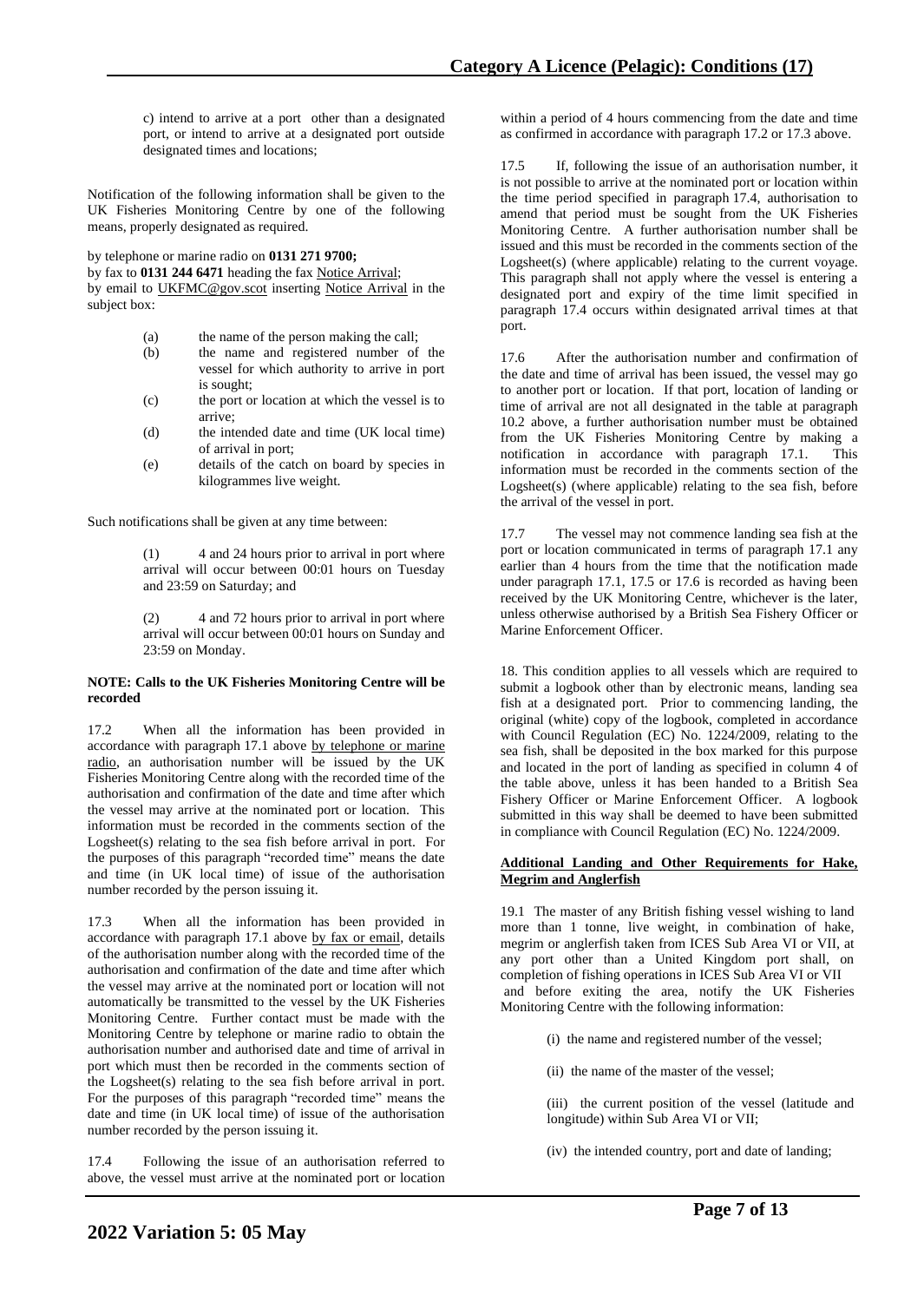(v) the amount of all species, including hake, megrim and anglerfish on board, recorded in the vessel's logbook, together with ICES sub area of capture at the time of the notification.

19.2 Notice, under this condition, shall be made to the UK Monitoring Centre by one of the following means, properly designated as required:

by telephone or marine radio on **0131 271 9700**;

by fax from a landline connection only to **0131 244 6471** heading the fax hke/lez/anf;

by e-mail to UKFMC@gov.scot, inserting hke/lez/anf in the subject box.

The owner, charterer or representative may forward notifications on the master's behalf.

19.3 An acknowledgement of notifications by fax and e-mail will be given and which should be retained on board the vessel. Fisheries Administrations may require the fishing vessel either to go to a specified position and rendezvous with a Fishery Protection Vessel or proceed to a UK port, for inspection.

### **Trans-shipment of Pelagic Stocks**

*Note: for the purposes of this licence "pelagic species" means fish of any of the following descriptions:* 

*Mackerel (Scomber scombrus), Herring (Clupea harengus), Sprat (Sprattus sprattus), Pilchard (Sardina pilchardus), Horse Mackerel (Trachurus trachurus) and Blue Whiting (Micromesistius poutassou).*

20.1 Subject to paragraphs 20.3 and 20.4 below, herring and mackerel taken under the authority of this licence shall only be trans-shipped to a licensed receiving vessel at the following ports:

Ullapool inside harbour limits

 Mallaig inside a line drawn between Harbour Point (57°0'25"N,5°49'45"W) and An Fhaochag (57°3'50"N,5°47'25"W) and the parallel of latitude 57°N (Loch Nevis)

Lerwick inside harbour limits

Fraserburgh the area enclosed by a line due north from Kinnaird Head Lighthouse (57° 41' 54"N, 2° 0' 08"W) to a point  $(57^{\circ} 42' 54''N, 2^{\circ} 0' 08'' W)$  then due south east to a point  $(57^{\circ}$  42' 04"N, 1° 56' 21" W) and then south to Cairnbulg Briggs Light (57° 41' 06"N, 1° 56' 21"W)

Peterhead inside harbour limits

 Falmouth inside a line drawn between Rosemullion Head and Zone Point

 Plymouth inside a line drawn between Pemberknowse Point (50° 19.8'N, 4° 12'W) and Andurn Point (50° 19.6'N, 4° 7.2'W)

 Weymouth within the jurisdiction of the Harbour Master

Blyth inside harbour limits

Port of Tyne inside Port of Tyne authority limits

20.2 Prior to the commencement of trans-shipment to a licensed receiving vessel, the quantity of fish on board shall be notified to the local Fishery or Marine Officer and be made available for inspection.

20.3 Herring caught in ICES Divisions IVa and IVb shall only be trans-shipped in Scotland at Lerwick, Fraserburgh and Peterhead. Herring caught in ICES Division Vb (Zone) and Sub Areas VI and VII shall only be trans-shipped in Scotland at Mallaig and Ullapool.

20.4 Mackerel shall only be trans-shipped in Scotland at Ullapool or Lerwick.

21. The vessel to which this licence relates shall not trans-ship mackerel, herring, sprats, pilchards or horse mackerel to any vessel other than a vessel licensed to receive trans-shipped fish of those species.

## **Restrictions on dredges**

22.1 Any dredge carried on board or used by a vessel in ICES Divisions VIId,e,f and h, must comply with the following requirements:

- (a) it must consist of a frame which does not exceed 0.85 metres in width (where width is the maximum external measurement across the front of the dredge);
- (b) it must comprise a functioning spring loaded tooth bar which must be operational and moveable. It must not contain a fixed tooth bar;
- (c) there must be no attachments to the rear, top or inside of the dredge, nor shall it contain either a diving plate or other similar device;
- (d) the weight of the complete dredge including belly, back and all fittings shall not exceed 150 kgs.

22.2 Notwithstanding paragraph 22.1 but subject to paragraph 22.3, a vessel in ICES Divisions VIId,e,f and h, may carry a dredge not complying with paragraph 22.1 provided such dredge is disconnected from the towing bar and is either securely lashed to some part of the superstructure or stowed and may not readily be used.

22.3 A vessel in ICES Divisions VIId,e,f and h, shall not carry or use dredges which comply with paragraph 22.1 above whilst having on board any dredges which do not meet the requirements of that paragraph.

22.4 The restrictions in paragraph 22.1 and 22.2 do not apply to any vessel fishing with dredges only in areas which are shellfish production areas for the purpose of the Food Safety (Fishery Products and Live Shellfish) (Hygiene) Regulations 1998 or to vessels which on any voyage or fishing trip are only fishing for and retaining on board 'seed' mussel for relaying into classified shellfish production areas.

### **Prohibition on the Deployment of Mechanical Dredging Gear in the Solway Firth**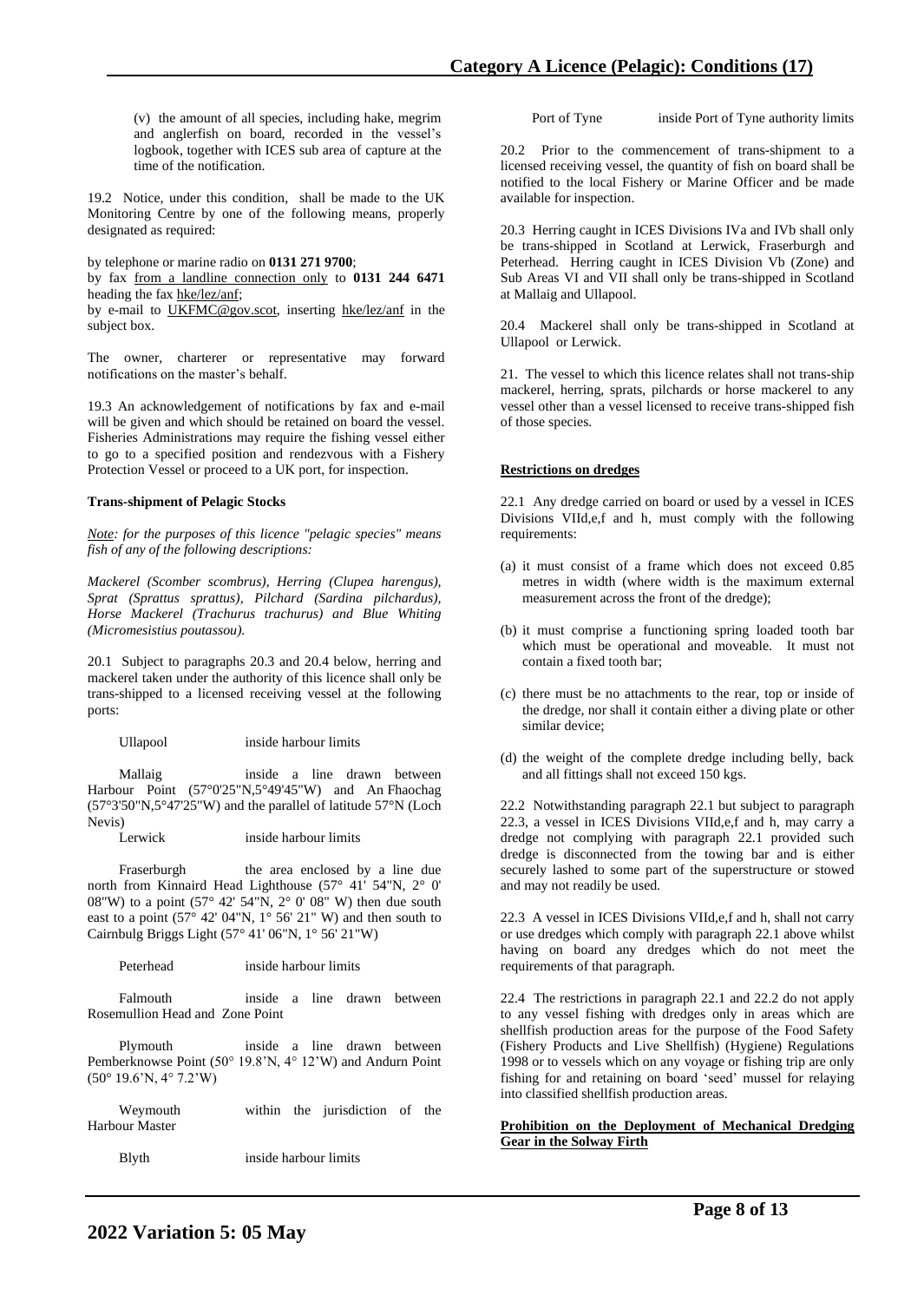23.1 The vessel to which this licence relates is prohibited, at all times, from deploying mechanical dredging gear in that area of the Solway Firth, defined as those portions of the shore and bed of the sea, the estuaries and the tidal rivers, which lie within the area bounded by the mean high-water mark of ordinary spring tides, by a straight line extending due East from the Isle of Whithorn, at a point 54°41′46″ North latitude and 04°22′00″ West longitude and by the line referred to in article 3(b)(i) of the Scottish Adjacent Waters Boundaries Order 1999 (S.I. 1999/1126)

23.2 While the vessel is in the specified area, any mechanical dredging gear carried on board the vessel, must be properly stored and secured in such a way, that it may not be used readily and to avoid any doubt of its deployment in the water.

#### **Prohibition on fishing with trawls and dredges in specified areas in Lochs Duich, Long and Alsh**

24.1 Subject to paragraphs 24.2 and 24.3, the vessel to which this licence relates is prohibited, at all times, from fishing with a trawl or dredge (including a suction dredge) in that area of Lochs Duich, Long and Alsh, being the area of waters bounded sequentially by:

― a straight line drawn from a point on Skye (Rubhna na h-Airde Glaise) at 57˚ 16.364N, 005˚ 46.010W; then to 57˚ 16.590N 005˚ 46.105W; then to 57˚ 16.850N 005˚ 44.335W, then to a point on the mainland (Skye bridge) at 57˚ 16.871N 005˚ 43.976W; then along the coastline of the mainland to point 57˚ 13.546N 005˚ 39.125W (near Sgeir nan Laogh); then to a point on Skye at 57˚ 13.522N 005˚ 39.789W (near Kylerhea); and then finally along the coastline of Skye to 57˚ 16.364N 005° 46.010W (Rubhna na h-Airde Glaise)<sup>2</sup>.

24.2 The prohibition in paragraph 24.1 does not apply to fishing with a trawl or dredge (including a suction dredge) within the area of waters within Loch Alsh bounded by straight lines drawn from point 57˚ 15.889N 005˚ 42.630W and sequentially joining the following geographical co-ordinates:

57˚ 16.706N 005˚ 42.005W; 57˚ 16.703N 005˚ 39.865W; 57˚ 16.850N 005˚ 39.321W; 57˚ 16.851N 005˚ 38.742W; 57˚ 16.417N 005˚ 37.975W; 57˚ 16.334N 005˚ 36.969W; 57˚ 16.502N 005˚ 36.396W; 57˚ 16.323N 005˚ 36.059W; 57˚ 15.998N 005˚ 35.381W; 57˚ 15.390N 005˚ 36.880W; 57˚ 15.371N 005˚ 37.351W; 57˚ 16.151N 005˚ 39.012W; 57˚ 16.132N 005˚ 41.140W; and finally 57˚ 15.889N 005˚ 42.630W.

24.3 The prohibition in paragraph 24.1 does not apply to fishing with a trawl within the area of waters within Loch Duich bounded by straight lines drawn from point 57˚ 16.107N 005˚ 30.791W and sequentially joining the following geographical co-ordinates:

57˚ 15.944N 005˚ 30.579W; 57˚ 15.431N 005˚ 29.559W; 57˚ 15.208N 005˚ 28.763W; 57˚ 14.541N 005˚ 28.101W; 57˚ 14.356N 005˚ 27.629W; 57˚ 14.356N 005˚ 28.654W; 57˚ 14.551N 005˚ 28.830W; 57˚ 15.012N 005˚ 29.713W; 57˚ 16.035N 005˚ 30.959W; and finally 57˚ 16.107N 005˚ 30.791W;

24.4 While the vessel is within the area specified in paragraph 24.1 but is outwith the areas specified in paragraphs 24.2 and 24.3, any trawl or dredge (including any suction dredge) carried on board the vessel must be properly lashed and stowed in such a way that it may not be used readily and to avoid any doubt of its deployment in the water.

# **Deep-sea Species**

25. For the purposes of this licence, 'deep-sea species' means sea fish of any of the following descriptions:-

Black scabbardfish *(Aphanopus carbo)* Alfonsinos *(Beryx spp.)* Roundnose grenadier *(Coryphaenoides rupestris)* Orange roughy *(Hoplostethus atlanticus)* Blue ling *(Molva dypterigia)* Red seabream *(Pagellus bogaraveo)* Forkbeards *(Phycis blennoides)*

When referring to Deep Sea Sharks this shall relate to the following:

Deep-water catsharks *(Apristurus spp.)* Frilled shark *(Chlamydoselachus anguineus)* Gulper shark *(Centrophorus granulosus)* Leafscale gulper shark *(Centrophorus squamosus)* Portuguese dogfish *(Centroscymnus coelolepis)* Longnose velvet dogfish *(Centroscymnus crepidate)* Black dogfish *(Centroscyllium fabricii)* Birdbeak dogfish *(Deania calceus)* Kitefin shark *(Dalatias licha)* Greater lanternshark *(Etmopterus princeps)* Velvet belly *(Etmopterus spinax)* Blackmouth dogfish *(Galeus melastomus)* Mouse catshark *(Galeus murinus)* Six-gilled shark *(Hexanchus griseus)* Sailfin roughshark (Sharpback shark) *(Oxynotus paradoxus)* Knifetooth dogfish *(Scymnodon ringens)* Greenland shark *(Somniosus microcephalus)*

## **Effort control: Cod in VIId**

26. The vessel may not be absent from port and present in the part of ICES area VIId as authorised by this licence whilst carrying on board any of the fishing gear specified in condition 27, unless the owner, master, or his representative has been authorised in writing by the appropriate UK fisheries administration in accordance with Article 7 of Council Regulation (EC) 1224/2009.

The vessel must at all times comply with the rules for cod in VIId as published by the Marine Management Organisation on its website

<sup>2</sup> All co-ordinates in this condition are on WGS84 datum and are accurate at a scale of 1:10,000.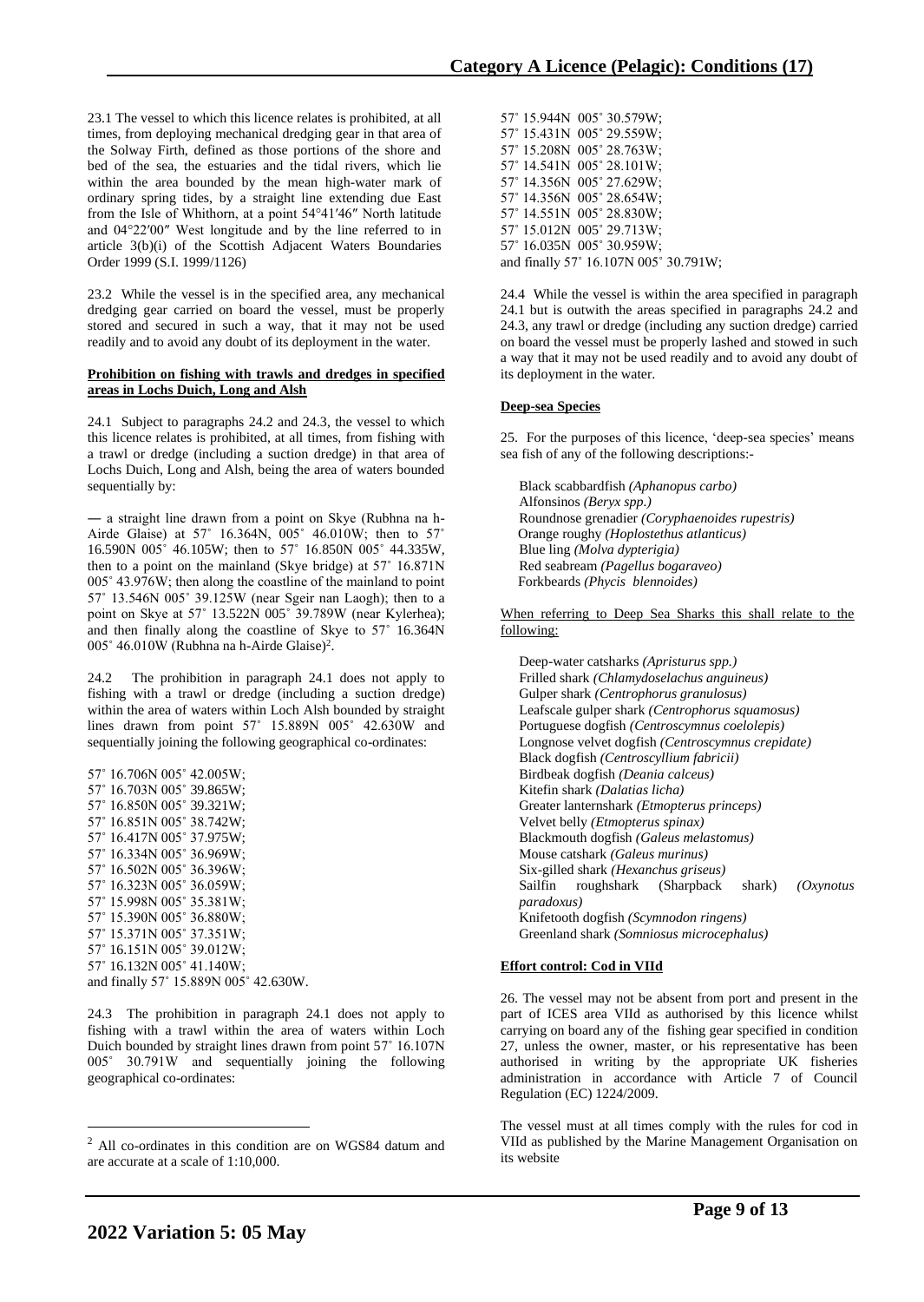### [https://www.gov.uk/government/publications/manage-your](https://www.gov.uk/government/publications/manage-your-fishing-effort-cod-in-ices-area-viid)[fishing-effort-cod-in-ices-area-viid](https://www.gov.uk/government/publications/manage-your-fishing-effort-cod-in-ices-area-viid)

27. Regulated fishing gear in ICES area VIId:

**Vessels with eligibility may use any of the following gears:**

(a) bottom trawls and seines (OTB, OTT, PTB, SDN, SSC, SPR) of mesh:

(i) equal to or larger than 100 mm; (TR1)

(ii) equal to or larger than 70 mm and less than 100 mm; (TR2)

(iii) equal to or larger than 16 mm and less than 32 mm; (TR3)

(b) beam trawls (TBB) of mesh:

(i) equal to or larger than 120 mm; (BT1)

(ii) equal to or larger than 80 mm and less than 120 mm; (BT2)

(c) gill nets, entangling nets (GN); (GN1)

(d) trammel nets (GT); (GT1)

(e) longlines (LL); (LL1)

## **Effort control: Real Time Closures and Seasonal Closures**

28.1 A vessel authorised to fish in the cod recovery zone in accordance with condition 26 above must not be present in an area specified in paragraphs 28.4, 28.5, 28.6 and 28.7 below, other than when transiting at a speed of more than six knots (except in the case of force majeure or adverse conditions).

28.2 For vessels participating in MMO fully documented 'catch quota' trials (and not subject to 28.2(a)), paragraph 28.1 shall not apply in respect of the areas specified in paragraphs 28.4 and 28.5.

28.2 (a) If a vessel participating in MMO fully documented 'catch quota' trials is pair trawling with a vessel administered by Marine Scotland, 28.2 shall not apply.

28.3 In the case of force majeure or adverse conditions, the master must immediately inform the UK Fisheries Monitoring Centre.

28.4 For the purposes of paragraph 28.1 above, the following real time closure areas apply:

| <b>RTC No</b> | <b>Closed until</b><br>$23:59$ on | <b>Latitude and longitude</b><br>coordinates |  |
|---------------|-----------------------------------|----------------------------------------------|--|
|               |                                   |                                              |  |

28.5 For the purposes of paragraph 28.1 above, the following real time closure areas issued by Marine Scotland apply:

| RTC No | <b>Closed until</b><br>23:59 on | Latitude and longitude<br>coordinates |  |
|--------|---------------------------------|---------------------------------------|--|
|        |                                 |                                       |  |
|        |                                 |                                       |  |

28.6 For the purposes of paragraph 28.1, the following seasonal closure areas apply during the period  $1<sup>st</sup>$  January –  $30<sup>th</sup>$  April of each year:

| Closure number | <b>Coordinates and description</b>                                                                                                                                                  |  |  |
|----------------|-------------------------------------------------------------------------------------------------------------------------------------------------------------------------------------|--|--|
|                | $\left\ 52\text{'}41.000\text{'}N\right\ 003\text{'}18.000\text{'}E - \text{circle of }10\right\ $<br>Seasonal closure $1 \parallel 2 \parallel 1.1$ matriced miles from this point |  |  |
|                | $\left\ 52'10.500'N\right\ 002'50.750'E - circle\right.$ of 10<br>Seasonal closure $2 \parallel \frac{2}{2}$ is a set of the point                                                  |  |  |

28.7 For the purposes of paragraph 28.1 above, the following real time closure areas issued by Marine Scotland apply. The areas set out in the table below shall be closed for all gear, except pelagic gear (purse seines and trawls), during the identified period:

| Closure<br>number     | <b>Coordinates and description</b>                                                                                                                                                                                                       | Closed<br>between                                                         |
|-----------------------|------------------------------------------------------------------------------------------------------------------------------------------------------------------------------------------------------------------------------------------|---------------------------------------------------------------------------|
| Seasonal<br>closure 1 | <b>Long Hole</b><br>59° 07.35'N, 0° 31.04'W<br>59° 03.60'N, 0° 22.25'W<br>58° 59.35'N, 0° 17.85'W<br>58° 56.00'N, 0° 11.01'W<br>58° 56.60'N, 0° 08.85'W<br>58° 59.86'N, 0° 15.65'W<br>59° 03.50'N, 0° 20.00'W<br>59° 08.15'N, 0° 29.07'W | 00:00<br>1st<br>January<br>23:59<br>31st<br>March                         |
| Seasonal<br>Closure 2 | Papa Bank<br>59° 56'N, 03° 08'W<br>59° 56'N, 02° 45'W<br>59° 35'N, 03° 15'W<br>59° 35'N, 03° 35'W                                                                                                                                        | 00:00<br>1 <sub>st</sub><br>January<br>23:59<br>15 <sub>th</sub><br>March |
| Seasonal<br>Closure 3 | <b>North West Sule</b><br>59° 22.130'N, 4° 52.000'W<br>59° 13.000'N, 4° 52.000'W<br>59° 13.000'N, 5° 28.000'W<br>59° 16.850'N, 5° 28.000'W                                                                                               | 00:00<br>1st<br>February<br>23:59<br>31st<br>March                        |
| Seasonal<br>Closure 4 | Firth of Clyde<br>part of ICES statistical<br>That<br>rectangle 39E4 which lies to the<br>east of the Kintyre peninsula and<br>to the north of a straight line<br>between<br>55°18'18"N, 05°38'50"W, and<br>55°00'30"N, 05°09'24"W, and  | 00:00<br>14th<br>February<br>30 <sub>th</sub><br>23:59<br>April           |
| Seasonal<br>closure   | That<br>part of ICES statistical<br>rectangle 39E4 which lies to the<br>north of a straight line between<br>55°17'57"N, 05°47'54"W and<br>4 55°00'00"N, 05°21'00"W and                                                                   | 00:00<br>14th<br>February<br>30 <sub>th</sub><br>23:59<br>April           |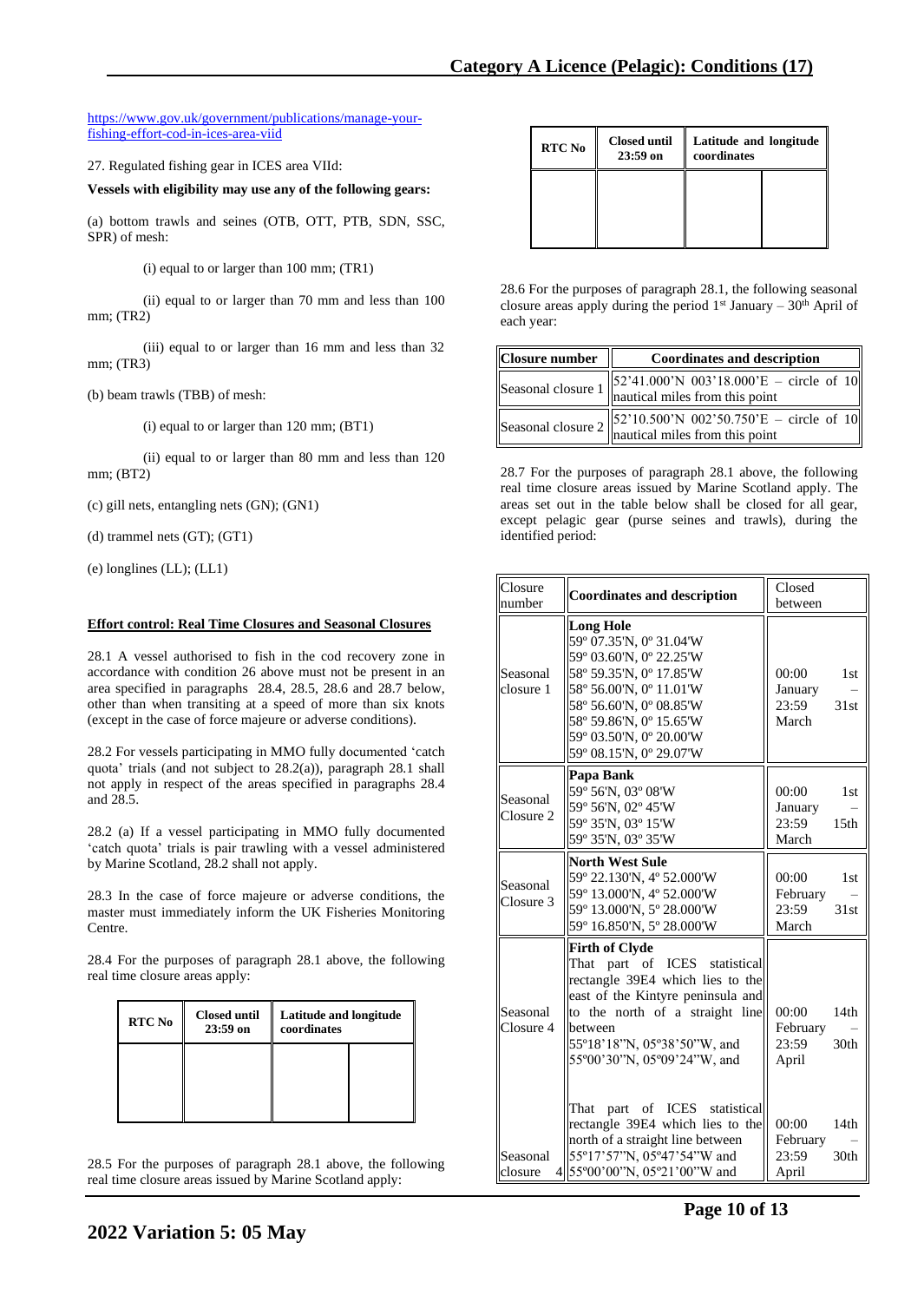|                       | continued to the south of a straight line<br>between<br>55°18'18"N, 05°38'50"W and<br>55°00'30"N, 05°09'24"W.                                                 |                                                       |
|-----------------------|---------------------------------------------------------------------------------------------------------------------------------------------------------------|-------------------------------------------------------|
| Seasonal<br>Closure 5 | <b>Stanhope Ground</b><br>$60^{\circ}$ 10'N, 01 $^{\circ}$ 45'E<br>60° 10'N, 02° 00'E<br>60° 25'N, 01° 45'E<br>60° 25'N, 02° 00'E                             | 00:00<br>1st<br>January – 30th<br>April               |
| Seasonal<br>Closure 6 | <b>Foula Deeps</b><br>60° 17.5'N, 01° 45'W<br>$60^{\circ}$ 11.0'N, 01 $^{\circ}$ 45'W<br>60° 11.0'N, 02° 10'W<br>60° 20.0'N, 02° 00'W<br>60° 20.0'N, 01° 50'W | 00:00<br>1st<br>November<br>31st<br>December          |
| Seasonal<br>Closure 7 | <b>East of Fair Isle</b><br>59° 40'N, 01° 23'W<br>59° 40'N, 01° 13'W<br>59° 30'N, 01° 20'W<br>59° 10'N, 01° 20'W<br>59° 10'N, 01° 28'W<br>59° 30'N, 01° 28'W  | 00:00<br>1 <sub>st</sub><br>January $-15$ th<br>March |

29. When fishing in the waters of another UK fisheries administration (other than Scotland), or another member state, paragraph 28.1 also applies to an area closed by the relevant fisheries administration for those waters.

29.1 It is the responsibility of the master to ascertain, before going to sea, which areas have been closed by other fisheries administrations.

### **Effort Control: Sole Recovery Zone**

30.1 The vessel may not be absent from port and present in the part of ICES area VIIe authorised by this licence whilst carrying on board one of the following regulated fishing gears:

- beam trawls of mesh size equal to or greater than 80 mm;
- static nets, including gillnets, trammel nets and tangle-nets, with mesh size equal to or less than 220 mm;

unless the owner, master, or his representative, has been authorised in writing by the appropriate UK fisheries administration in accordance with article 7 of Council Regulation (EC) 1224/2009.

30.2 The vessel must at all times comply with the sole recovery zone rules published by the Marine Management Organisation on its website see [https://www.gov.uk/government/publications/manage-your-](https://www.gov.uk/government/publications/manage-your-fishing-effort-sole-recovery-zone/sole-recovery-zone-rules)

[fishing-effort-sole-recovery-zone/sole-recovery-zone-rules.](https://www.gov.uk/government/publications/manage-your-fishing-effort-sole-recovery-zone/sole-recovery-zone-rules)

If the vessel is also authorised through a separate licence to be present in the EU part of ICES area VIIe any sole days allocated will be for the whole of VIIe combined rather than in addition to the allocation in UK waters.

### **Single Area Licencing**

31.1 Where the vessel deploys beam trawls within that part of British Fishery Limits which falls within ICES area 7e east of 5

degrees west ('the relevant area'), it may not fish in any other ICES area within British Fishery Limits during the same voyage. For any voyage where beam trawls are deployed in the relevant area the vessel must depart from and return to (and only to) a UK port.

31.2 The vessel shall be exempt from the provisions in condition 31.1 provided the following requirements are met;

- a. The master, owner or (where appropriate) the charterer vessel contacts the UKFMC at least 4 hours and no more than 8 hours prior to entry into the area in the relevant area and, if requested, facilitates an inspection of the vessel at a position and time provided by the MMO FMC Operations team, prior to commencing fishing operations;. and,
- b. The master, owner or (where appropriate) the charterer vessel contacts the UKFMC at least 4 hours and no more than 8 hours before leaving the relevant area and, if requested, facilitates an inspection of the vessel at a position and time provided by the MMO FMC Operations team, before leaving the relevant area.

31.3 The notification at 31.2(a) shall contain the following information:

- Subject heading: NOTIFICATION OF ENTRY INTO SOLE RECOVERY ZONE RELEVANT AREA
- b. The name, external identification, and international radio call sign of the vessel;
- c. The name of the master of the vessel;
- d. Date/time/location of intended entry into the area and the intended commencement of fishing activity in the relevant area in the following format:
	- i. in respect of the position of entry, the approximate latitude and longitude of the position at which the vessel will enter the area, and
	- ii. in respect of intended fishing grounds, the ICES statistical rectangles in which fishing operations will be commenced.
- e. The total quantity of sole retained on board in kilograms live weight.

31.4 The notification at 31.2(b) shall contain the following information:

- a. Subject heading: NOTIFICATION OF EXIT FROM SOLE RECOVERY ZONE RELEVANT AREA
- b. The name, external identification, and international radio call sign of the vessel;
- c. The expected date/time/location of exiting the relevant area.
- d. The total quantity of sole retained on board in kilograms live weight.

31.5 If, at the point the vessel enters the area the quantity of sole retained on board is different to the quantity reported in accordance with condition 31.3(e) above then the master, owner or (where appropriate) the charterer of the vessel must immediately, and before commencing fishing operations, notify the UKFMC of the quantity of sole retained on board.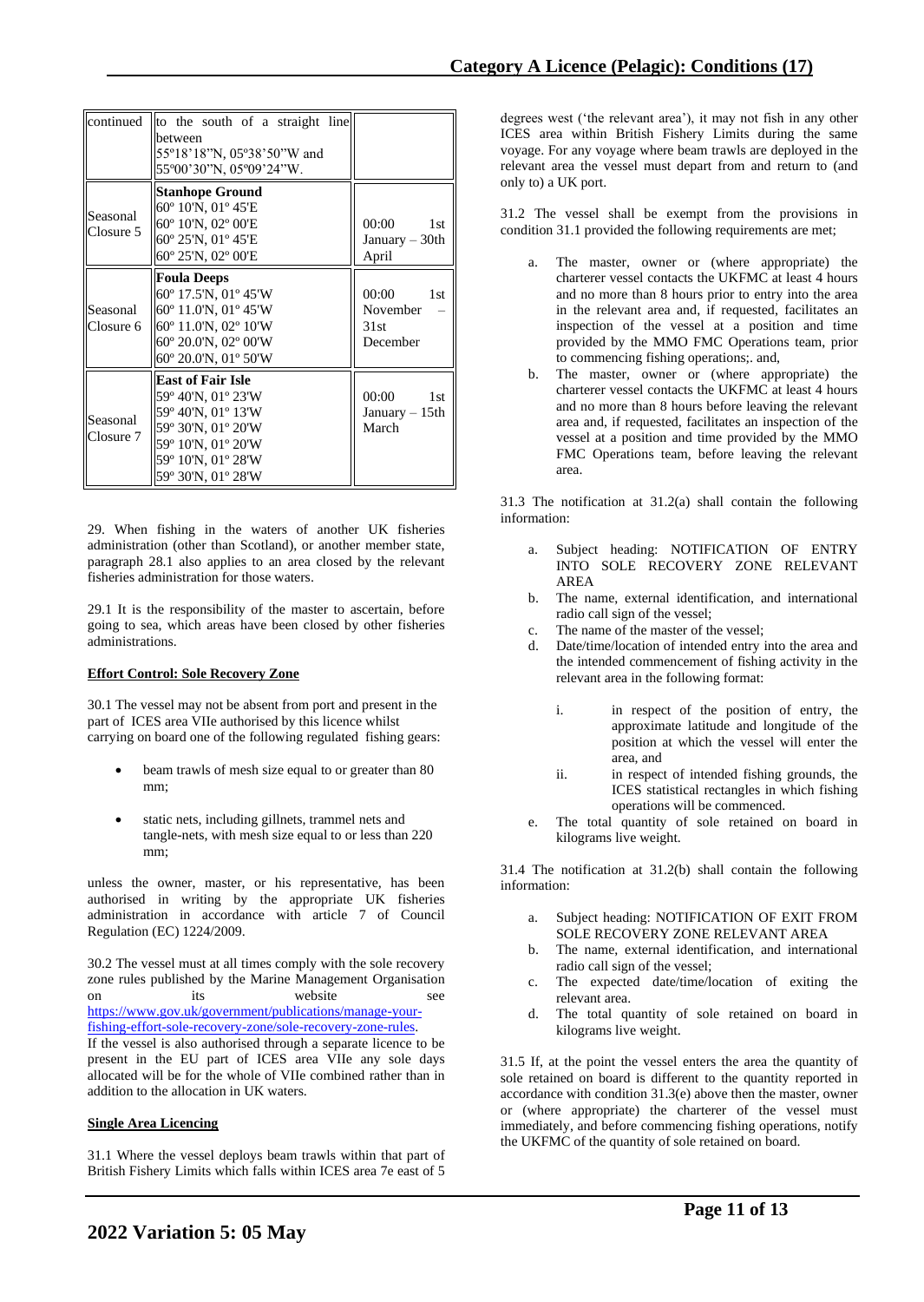31.6 The vessel may not be present in the relevant area whilst carrying beam trawls on board other than in accordance with condition 31.1 and 31.2 or when transiting at a speed of greater than six knots (except in the case of force majeure or adverse conditions) or when in port. Beam trawls carried on board the vessel must be properly lashed and stowed in such a way that it may not be used readily and to avoid any doubt of its deployment in the water.

## **Dogger Bank Scallop Fishery Closure**

32.1 The vessel may not be present in the area described below whilst carrying dredges on board other than when transiting at a speed of more than six knots (except in the case of force majeure or adverse conditions).

| Point | Latitude                 | Longitude                |
|-------|--------------------------|--------------------------|
| 1     | 55° 11′ 42.08″ N         | $1^{\circ}$ 36' 44.33" E |
| 2     | 55° 29′ 54.67″ N         | 2° 54' 13.37" E          |
| 3     | 55° 29′ 1.35″ N          | $3^{\circ}$ 15' 1.21" E  |
| 4     | 54° 22′ 34.78″ N         | $2^{\circ}$ 45' 45.53" E |
| 5     | 54° 18′ 14.87" N         | $2^{\circ}$ 43' 14.79" E |
| 6     | $54^{\circ}$ 16' 0.07" N | $2^{\circ}$ 32' 55.66" E |
| 7     | 54° 14′ 20.45″ N         | $2^{\circ}$ 22' 39.16" E |
| 8     | 54° 17' 38.18" N         | $2^{\circ}$ 0' 5.77" E   |
| 9     | 54° 29′ 26.25" N         | $1^{\circ}$ 16' 38.33" E |
| 10    | 54° 49' 7.89" N          | $1^{\circ}$ 8' 7.69" E   |
| 11    | 55° 3′ 33.3″ N           | $1^{\circ}$ 19' 37.24" E |

32.2 Vessels transiting through the area referred to in condition 32.1 and which are carrying dredges must ensure that, for the entire duration of the period in the area referred to in that condition, the dredges are disconnected from the towing cable and unable to be deployed.

32.3 In the case of force majeure or adverse conditions, the master must immediately inform the UK Fisheries Monitoring Centre.

### UK Celtic Sea Technical Measures

33.1 Where the vessel fishes using bottom otter trawls or bottom seines (OTB, OTT, OT, PTB, PT, SSC, SDN, SPR, SX, SV, TBN, TBS, TB, TX) in those parts of British fishery limits which fall within the Celtic Sea Protection Zone it must use a codend<sup>3</sup> with minimum 110 mm mesh size and fitted with a square mesh panel with 120 mm minimum mesh size.

33.2 Where the vessel fishes using otter trawls or bottom seines in those parts of British fishery limits which fall within ICES divisions 7e-j other than those referred to in condition 33.1 above, it must use a codend with minimum 100 mm mesh size, and when fishing west of longitude 5° W it must also use a square mesh panel with minimum 100 mm mesh size.

33.3 Where the vessel fishes using otter trawls or bottom seines in ICES divisions 7e-J it must use a codend that is constructed of a single twine of a maximum of 6 mm or a double twine of a maximum of 4mm.

33.4. Where the vessel fishes using otter trawls or bottom seine in ICES divisions 7e-j, other than when targeting nephrops, it must not use or carry on board a strengthening bag<sup>4</sup>.

33.5. The obligation in condition 33.1 does not apply to a vessel which fishes using otter trawls or bottom seines in ICES division 7f within 12 nautical miles of the baseline from which the breadth of the territorial sea adjacent to the United Kingdom is measured, which must instead use a codend with minimum 100 mm mesh size and square mesh panel with minimum 100 mm mesh size.

33.6. The obligation in conditions 33.1 and 33.2 do not apply to a vessel whose catch comprises 5% or more of nephrops, which must instead use any one of the following gear configurations:

(a) a codend of at least 80mm mesh size coupled with a 300 mm square mesh panel (for vessels in excess of 12 metres in length) or a 200 mm square mesh panel (for vessels below 12 metres in length);

(b) Seltra panel;

(c) Sorting grid with a 35 mm bar spacing;

(d) 100 mm codend with a 100 mm square mesh panel;

(e) Dual codend with the uppermost codend constructed with T90 mesh of at least 90 mm and fitted with a separation panel with a maximum mesh size of 300 mm.

33.7. The obligation in condition 33.1 does not apply to a vessel whose catch comprises more than 55% of whiting, or 55% of anglerfish, hake or megrim combined, which must instead use a codend with minimum 100 mm mesh size and square mesh panel with minimum 100 mm mesh size.

33.8. The obligation in condition 33.1 does not apply to a vessel which fishes solely in ICES division 7f to the east of longitude 5° West and whose catch comprises less than 10 % gadoids (*Gadidae*), which must instead use a codend with minimum 80 mm mesh size and a square mesh panel with minimum 120 mm mesh size.

33.9. The obligation in condition 33.1 or condition 33.5 does not apply to a vessel which fishes west of longitude 5° West, in ICES divisions 7e, or in ICES division 7f within 12 nautical miles of the baseline from which the breadth of the territorial sea adjacent to the United Kingdom is measured, provided that the vessel instead uses a 100mm single twine codend with maximum 5mm twine thickness.

33.10. By way of derogation to points 33.1, 33.2 and 33.5 – 33.9 above, vessels of 12m or less and an engine power of 221kw or less fishing within 12nm of the United Kingdom in ICES area 7e east of 5° West, may fish in accordance Regulation (EU) 2019/1241 of the European Parliament and of the Council of 20 June 2019 on the conservation of fisheries resources and the protection of marine ecosystems through technical measures.

<sup>&</sup>lt;sup>3</sup> Including any extension piece attached thereto.

<sup>4</sup> As defined by Article 6 of Commission Regulation (EEC) No 3440/84 of 6 December 1984 on the attachment of devices to trawls, Danish seines and similar nets.